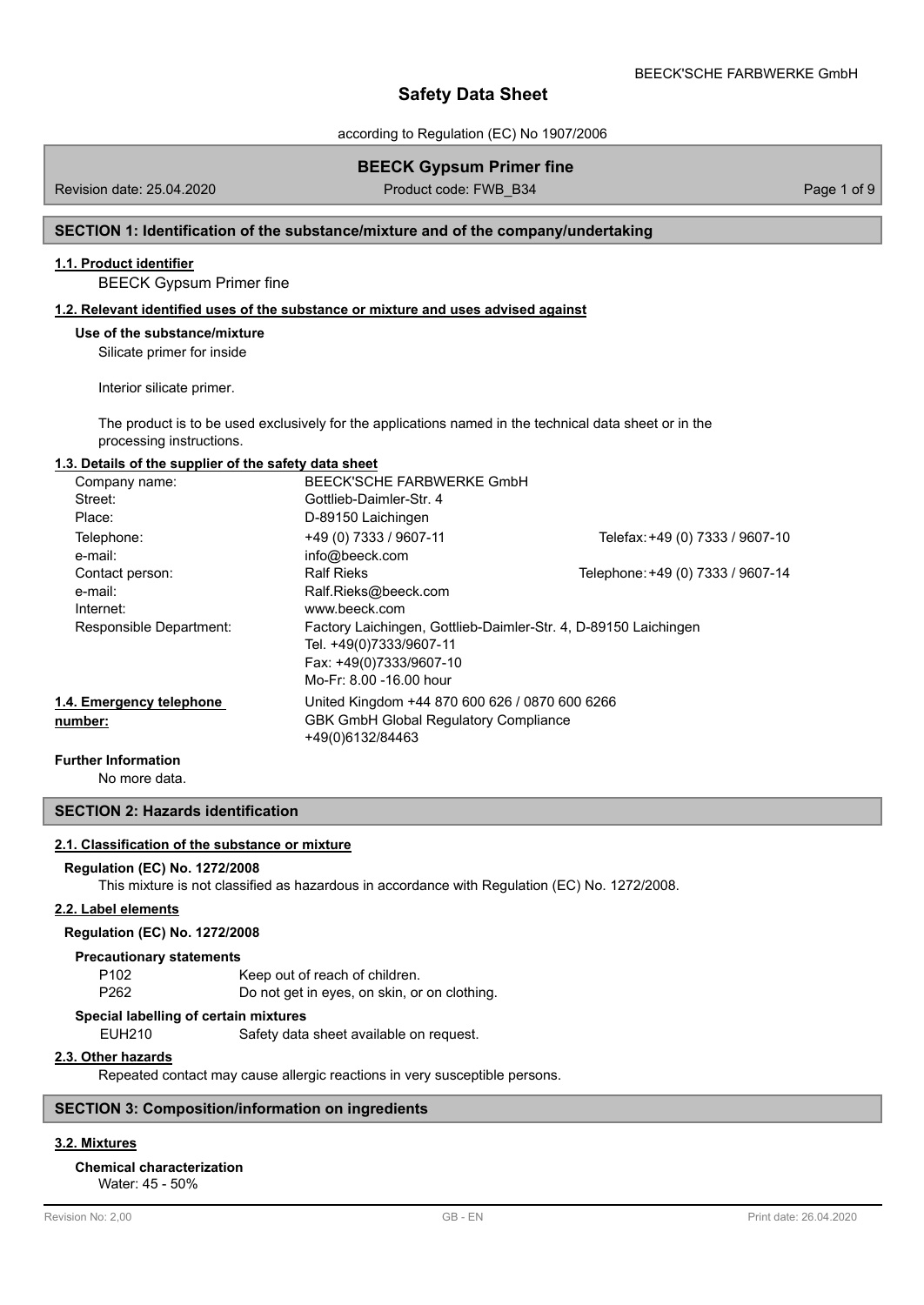according to Regulation (EC) No 1907/2006

# **BEECK Gypsum Primer fine**

Revision date: 25.04.2020 **Product code: FWB\_B34** Page 2 of 9

### **Hazardous components**

| CAS No     | Chemical name                                            |          | Quantity        |             |
|------------|----------------------------------------------------------|----------|-----------------|-------------|
|            | EC No                                                    | Index No | <b>REACH No</b> |             |
|            | <b>GHS Classification</b>                                |          |                 |             |
| 1317-65-3  | Calcium carbonate                                        |          |                 | $25 - 30%$  |
|            | 207-439-9                                                |          |                 |             |
|            |                                                          |          |                 |             |
| 14807-96-6 | Talcum                                                   |          |                 | $5 - 10 \%$ |
|            | 238-877-9                                                |          |                 |             |
|            |                                                          |          |                 |             |
| 13463-67-7 | Titanium oxide                                           |          |                 | $1 - 5\%$   |
|            | 236-675-5                                                |          |                 |             |
|            |                                                          |          |                 |             |
| 1312-76-1  | Silicic acid, potassium salt; Molar ratios > 3,2 (< 40%) |          |                 | $1 - 5%$    |
|            | 215-199-1                                                |          |                 |             |
|            |                                                          |          |                 |             |

Full text of H and EUH statements: see section 16.

### **SECTION 4: First aid measures**

## **4.1. Description of first aid measures**

#### **General information**

In case of feeling unwell: Obtain medical attention.

Show this safety data sheet to the doctor in attendance. Never give anything by mouth to an unconscious person. Lay the affected person down and keep him still; If unconscious, place the person in the recovery position.

Eye wash fountains and safety showers must be easily accessible.

#### **After inhalation**

Move out of dangerous area. Protection is needed for the First Aider.

Move to fresh air. Lay the affected person down, and keep her or him warm and calm. If symptoms persist, call a physician. In case of irregular breathing or respiratory arrest: Oxygen or artificial respiration, if needed.

#### **After contact with skin**

Wash contaminated skin areas thoroughly with soap and water. Remove soiled clothing. Do not use solvents or thinners. If skin irritation persists, call a physician.

#### **After contact with eyes**

Rinse with plenty of water immediately, also under the eyelids, for at least 15 minutes. Remove contact lenses after the first 1 - 2 minutes and continue flushing.

Consult an ophthalmologist immediately.

### **After ingestion**

Immediately give large quantities of water to drink. Do not induce vomiting.

In the event of spontaneous nausea and unconsciousness, keep the head back and bring the patient into the recovery position. Keep the respiratory tract open, prevent aspiration. Lay the affected person down, and keep her or him warm and calm. Consult a physician.

# **4.2. Most important symptoms and effects, both acute and delayed**

## May cause eye/skin irritation.

nausea, vomiting, cough, shortness of breath, abdominal pain.

# **4.3. Indication of any immediate medical attention and special treatment needed**

Symptomatic treatment (decontamination and vital functions). If necessary, contact poisson centre.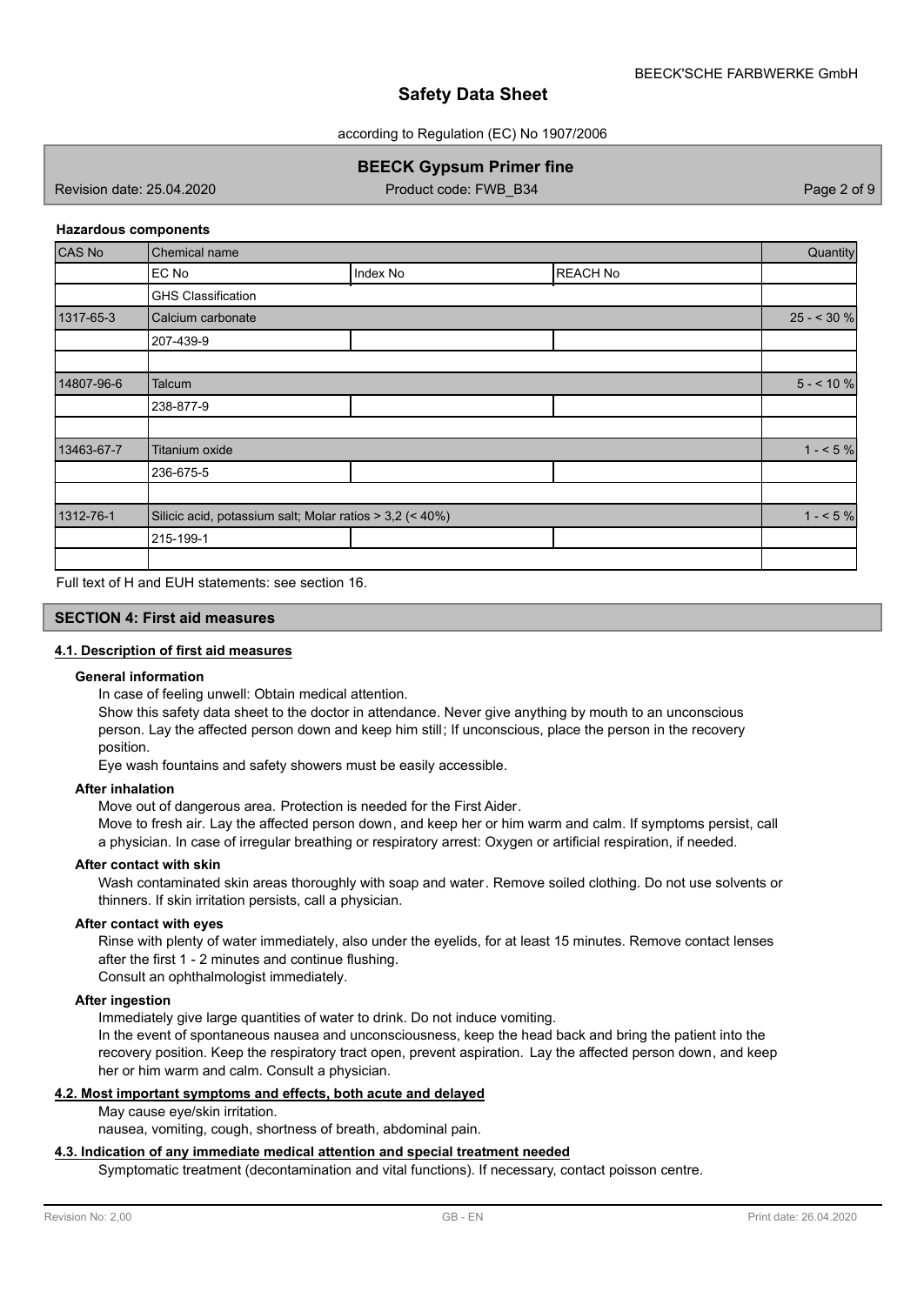according to Regulation (EC) No 1907/2006

# **BEECK Gypsum Primer fine**

Revision date: 25.04.2020 **Product code: FWB\_B34** Page 3 of 9

#### **SECTION 5: Firefighting measures**

### **5.1. Extinguishing media**

### **Suitable extinguishing media**

The product itself does not burn. Use extinguishing measures that are appropriate to the environment.

#### **Unsuitable extinguishing media**

Do not use a solid water stream as it may scatter and spread fire.

## **5.2. Special hazards arising from the substance or mixture**

The release of the following substances is possible in a fire: carbon dioxide (CO2), carbon monoxide (CO), smoke, nitrogen oxides (NOx).

The inhalation of hazardous decomposition products may cause serious health damage.

#### **5.3. Advice for firefighters**

Do not breathe in the vapours and combustion gases. Wear self-contained breathing apparatus for fire fighting, if necessary.

#### **Additional information**

Contaminated extinguishing water and soil must be disposed of in accordance with official regulations . Do not let product enter drains.

### **SECTION 6: Accidental release measures**

## **6.1. Personal precautions, protective equipment and emergency procedures**

Evacuate personnel to a safe area. Ensure adequate ventilation, especially in confined areas. Do not breathe in vapours and mist.

Use personal protective equipment.

Slipping hazard due to leakage.

Avoid bringing product in contact with the skin.

#### **6.2. Environmental precautions**

May not end up in waste water or open waters. Entry into rivers or surface water is to be prevented by the erection of barriers made of sand or earth or by other suitable barriers. Contact the responsible authority immediately if the product ends up in the soil, a body of water, or the sewer system.

## **6.3. Methods and material for containment and cleaning up**

Soak up with inert absorbent material (e.g. sand, silica gel, acid binder, universal binder). Dispose of as described in section 13. After cleaning, flush away traces with water.

## **6.4. Reference to other sections**

See section 8, 13

### **SECTION 7: Handling and storage**

#### **7.1. Precautions for safe handling**

#### **Advice on safe handling**

Provide sufficient air exchange and/or exhaust in work rooms. Containers keep tightly closed. Avoid contact with skin and eyes.

The further treatment / removal of coatings by grinding, burning, etc. may create hazardous dust and/or vapour.

Do not breathe vapours/dust. When using, do not eat, drink, or smoke.

Suitable protective equipment: See section 8.

#### **Advice on protection against fire and explosion**

The product is not flammable.

The product is not explosive.

#### **Further information on handling**

Comply with the health and safety at work laws. Handle, store and transport in compliance with local regulations and in labelled containers that are suitable for this product.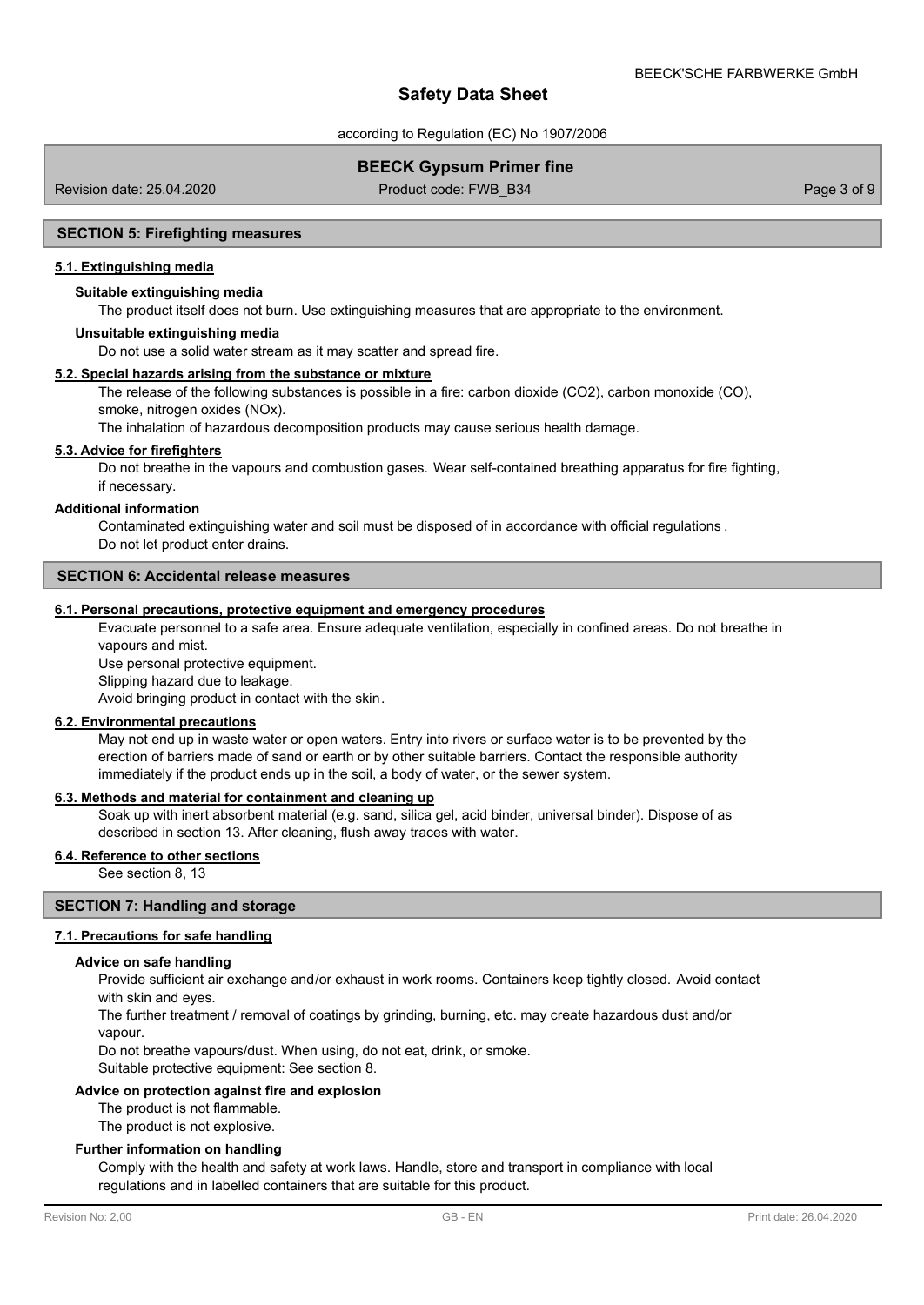according to Regulation (EC) No 1907/2006

# **BEECK Gypsum Primer fine**

Revision date: 25.04.2020 **Product code: FWB\_B34** Page 4 of 9

Take notice of the directions of use on the label.

#### **7.2. Conditions for safe storage, including any incompatibilities**

#### **Requirements for storage rooms and vessels**

Store in compliance with the local regulations. Store sealed in the original container. Keep in a dry, cool place. Protect from freezing.

### **Hints on joint storage**

Do not store near acids. (Release of: CO2)

### **Further information on storage conditions**

Smoking in the storage rooms is forbidden. Entry by unauthorized individuals is forbidden.

Keep at temperatures between 5°C and 25°C.

Already opened containers should be closed thoroughly and should be stored upright in order to prevent leakage.

#### **7.3. Specific end use(s)**

No data available.

# **SECTION 8: Exposure controls/personal protection**

#### **8.1. Control parameters**

#### **Exposure limits (EH40)**

| <b>CAS No</b> | Substance                     | ppm | mq/m <sup>3</sup> | fibres/mll | Category  | Origin |
|---------------|-------------------------------|-----|-------------------|------------|-----------|--------|
| 1317-65-3     | Calcium carbonate, respirable |     |                   |            | TWA (8 h) | WEL    |
| 14807-96-6    | Talc respirable dust          |     |                   |            | TWA (8 h) | WEL    |
| 13463-67-7    | Titanium dioxide, respirable  |     |                   |            | TWA (8 h) | WEL    |

## **8.2. Exposure controls**

#### **Appropriate engineering controls**

Ensure adequate ventilation, especially in confined areas. This can be achieved by local or space exhaust. If this is not sufficient, in order to hold the solvent vapour concentration lower than the occupational exposure limit an approved respiratory protection apparatus must be worn.

### **Protective and hygiene measures**

Avoid contact with skin and eyes. Do not breathe in vapours or spray mist. Remove and wash contaminated clothing before re-use. Do not eat, drink, smoke or take snuff at work. Wash hands before breaks and immediately after handling the product. Keep away from food, drink and animal food stuffs.

#### **Eye/face protection**

Safety glasses at risk of splashing. Safety glasses with side-shields. Eye wash.

#### **Hand protection**

## Protective gloves.

The manufacturer recommends the following glove materials: PVC- or rubber gloves. Safety gloves should be selected for the actual conditions of use and in accordance with the instructions for use provided by the manufacturer.

Preventive skin protection: skin protection cream.

#### **Skin protection**

Impervious clothing, boots, apron, protective gloves.

Take off all contaminated clothing immediately. Wash contaminated skin areas thoroughly with soap and water.

# **Respiratory protection**

When workers are facing concentrations above the exposure limit, they must use appropriate certified respirators. In order to avoid inhalation of spray-mist and sanding dust, all spraying and sanding must be done wearing adequate respirator.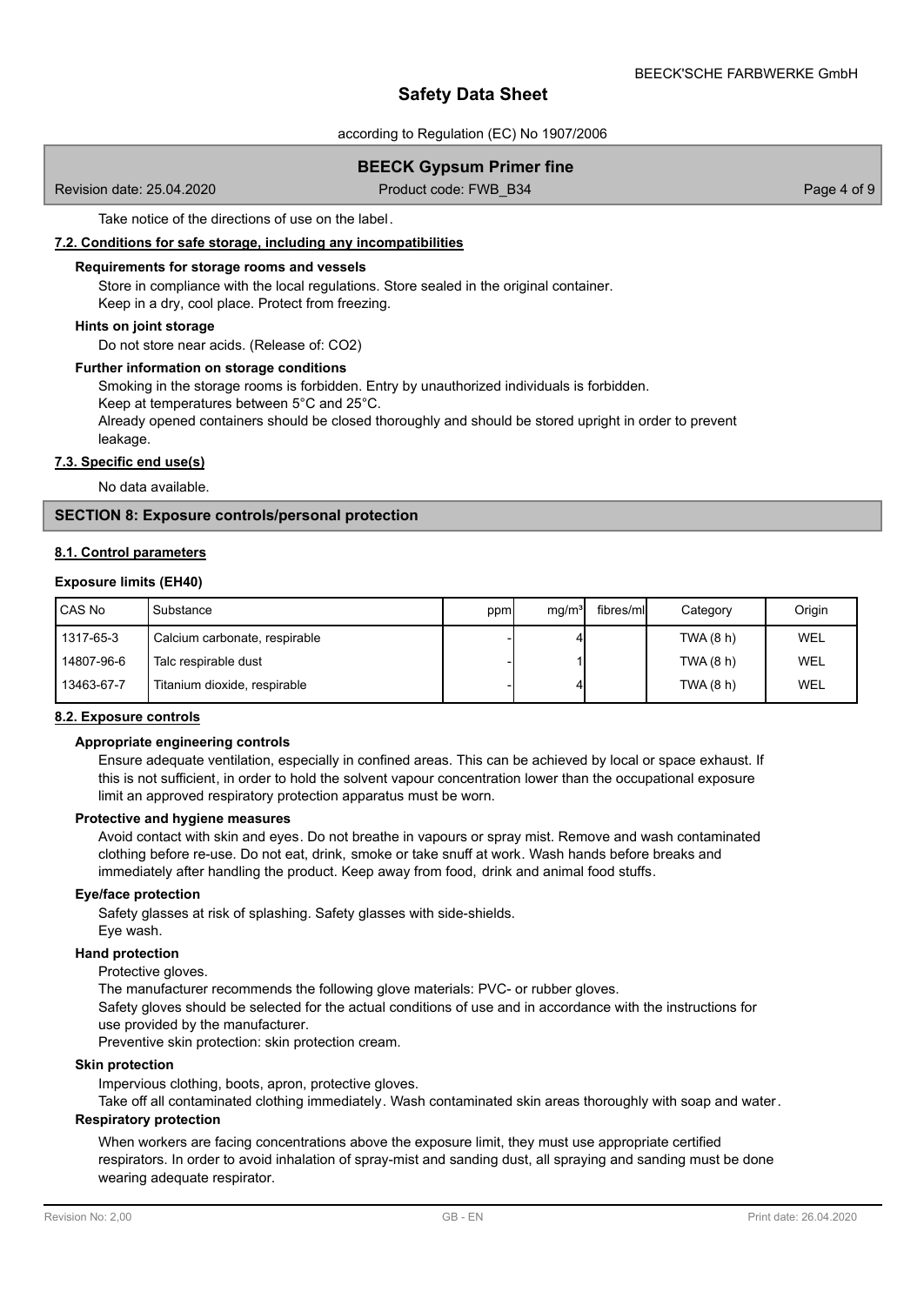according to Regulation (EC) No 1907/2006

# **BEECK Gypsum Primer fine**

Revision date: 25.04.2020 **Product code: FWB\_B34** Page 5 of 9

## **Environmental exposure controls**

Do not flush into surface water or sanitary sewer system.

# **SECTION 9: Physical and chemical properties**

| 9.1. Information on basic physical and chemical properties |        |                          |                    |
|------------------------------------------------------------|--------|--------------------------|--------------------|
| Physical state:                                            | liquid |                          |                    |
| Colour:                                                    | white  |                          |                    |
| Odour:                                                     | mild   |                          |                    |
|                                                            |        |                          | <b>Test method</b> |
| pH-Value:                                                  |        |                          | 11 ISO 4316        |
| Changes in the physical state                              |        |                          |                    |
| Melting point:                                             |        | No data available.       |                    |
| Initial boiling point and boiling range:                   |        | No data available.       |                    |
| Sublimation point:                                         |        | No data available.       |                    |
| Softening point:                                           |        | No data available.       |                    |
| Pour point:                                                |        | No data available.       |                    |
| Flash point:                                               |        | No data available.       |                    |
| <b>Flammability</b>                                        |        |                          |                    |
| Solid:                                                     |        | No data available.       |                    |
| Gas:                                                       |        | No data available.       |                    |
| <b>Explosive properties</b><br>No data available.          |        |                          |                    |
| Lower explosion limits:                                    |        | No data available.       |                    |
| Upper explosion limits:                                    |        | No data available.       |                    |
| Ignition temperature:                                      |        | No data available.       |                    |
| <b>Auto-ignition temperature</b>                           |        |                          |                    |
| Solid:                                                     |        | No data available.       |                    |
| Gas:                                                       |        | No data available.       |                    |
| Decomposition temperature:                                 |        | No data available.       |                    |
| <b>Oxidizing properties</b><br>No data available.          |        |                          |                    |
| Vapour pressure:                                           |        | No data available.       |                    |
| Density:                                                   |        | $1,49$ g/cm <sup>3</sup> |                    |
| Water solubility:                                          |        | No data available.       |                    |
| Solubility in other solvents<br>No data available.         |        |                          |                    |
| Partition coefficient:                                     |        | No data available.       |                    |
| Viscosity / dynamic:                                       |        | 5500 mPa·s ISO 2555      |                    |
| Viscosity / kinematic:                                     |        | No data available.       |                    |
| Vapour density:                                            |        | No data available.       |                    |
| Evaporation rate:                                          |        | No data available.       |                    |
| 9.2. Other information                                     |        |                          |                    |
| Solid content:                                             |        | No data available.       |                    |
| No data available.                                         |        |                          |                    |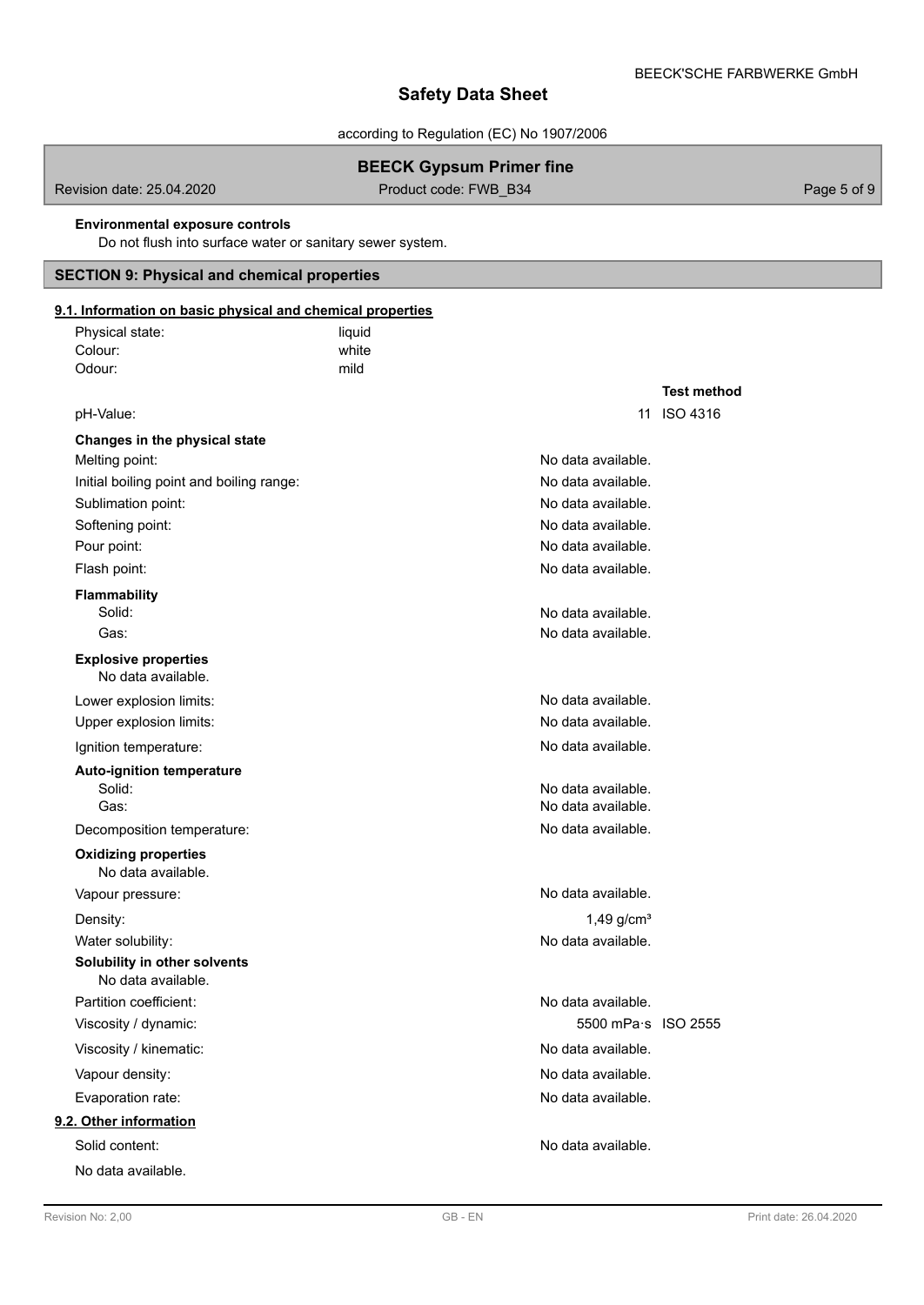according to Regulation (EC) No 1907/2006

# **BEECK Gypsum Primer fine**

Revision date: 25.04.2020 **Product code: FWB\_B34** Page 6 of 9

### **SECTION 10: Stability and reactivity**

# **10.1. Reactivity**

No data available.

# **10.2. Chemical stability**

Stable under proper storage and handling.

#### **10.3. Possibility of hazardous reactions**

No dangerous reactions occur under normal storage conditions and in normal use. Does not polymerize.

#### **10.4. Conditions to avoid**

None under normal use.

# **10.5. Incompatible materials**

strong oxidizers; strong acids

#### **10.6. Hazardous decomposition products**

No decomposition if stored and applied as directed.

# **SECTION 11: Toxicological information**

# **11.1. Information on toxicological effects**

## **Toxicocinetics, metabolism and distribution**

No data available.

#### **Acute toxicity**

No data is available on the product itself.

| <b>CAS No</b> | Chemical name                                            |               |           |         |          |        |  |
|---------------|----------------------------------------------------------|---------------|-----------|---------|----------|--------|--|
|               | Exposure route                                           | Dose          |           | Species | Source   | Method |  |
| 1317-65-3     | Calcium carbonate                                        |               |           |         |          |        |  |
|               | oral                                                     | LD50<br>mg/kg | > 5000    | rat     |          |        |  |
| 13463-67-7    | Titanium oxide                                           |               |           |         |          |        |  |
|               | oral                                                     | LD50<br>mg/kg | >5000     | rat     | OECD 425 |        |  |
|               | dermal                                                   | LD50<br>mg/kg | >5000     | rabbit  |          |        |  |
|               | inhalation (4 h) aerosol                                 | LC50          | >6,8 mg/l | rat     |          |        |  |
| 1312-76-1     | Silicic acid, potassium salt; Molar ratios > 3,2 (< 40%) |               |           |         |          |        |  |
|               | oral                                                     | LD50<br>mg/kg | > 2000    | Rat     |          |        |  |

# **Irritation and corrosivity**

No data available.

#### **Sensitising effects**

Repeated contact may cause allergic reactions in very susceptible persons.

#### **Carcinogenic/mutagenic/toxic effects for reproduction**

### No data available.

**STOT-single exposure**

No data available.

# **STOT-repeated exposure**

No data available.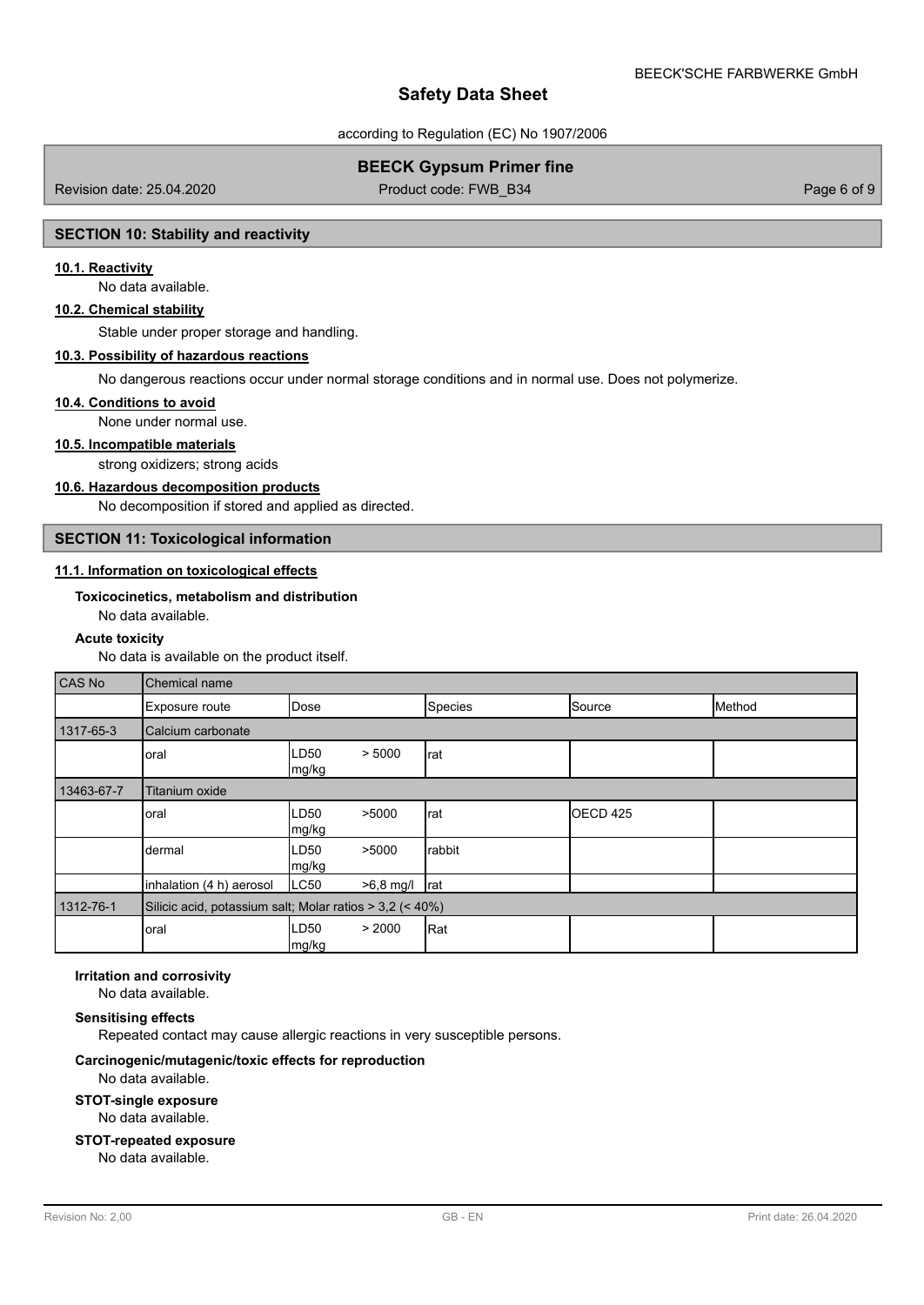according to Regulation (EC) No 1907/2006

# **BEECK Gypsum Primer fine**

Revision date: 25.04.2020 **Product code: FWB\_B34** Page 7 of 9

#### **Aspiration hazard** No data available.

**Specific effects in experiment on an animal**

No data available.

## **SECTION 12: Ecological information**

### **12.1. Toxicity**

No data is available on the product itself.

| CAS No     | Chemical name            |                           |         |  |                                               |                     |        |
|------------|--------------------------|---------------------------|---------|--|-----------------------------------------------|---------------------|--------|
|            | Aquatic toxicity         | Dose                      |         |  | $[h]   [d]$ Species                           | Source              | Method |
| 1317-65-3  | Calcium carbonate        |                           |         |  |                                               |                     |        |
|            | Acute fish toxicity      | <b>LC50</b><br>mg/l       | >10000  |  | 96 hRainbow trout<br>(Oncorhynchus<br>mykiss) |                     |        |
|            | Acute algae toxicity     | ErC <sub>50</sub><br>mg/l | >200    |  | 72 hlDesmodesmus<br>subspicatus               |                     |        |
|            | Acute crustacea toxicity | <b>EC50</b><br>mg/l       | >1000   |  | 48 h Daphnia magna                            |                     |        |
| 13463-67-7 | Titanium oxide           |                           |         |  |                                               |                     |        |
|            | Acute fish toxicity      | <b>LC50</b><br>mg/l       | >1000   |  | 96 h Pimephales promelas                      |                     |        |
|            | Acute algae toxicity     | ErC50                     | 16 mg/l |  | <b>Pseudokirchneriella</b><br>subcapitata     |                     |        |
|            | Acute crustacea toxicity | <b>EC50</b><br>mg/l       | >100    |  | 48 h Daphnia magna                            | OECD <sub>202</sub> |        |

# **12.2. Persistence and degradability**

No data available.

# **12.3. Bioaccumulative potential**

No data available.

# **12.4. Mobility in soil**

No data available.

# **12.5. Results of PBT and vPvB assessment**

No data available.

#### **12.6. Other adverse effects**

No data available.

#### **Further information**

Do not flush into surface water or sanitary sewer system. Do not allow material to contaminate ground water system.

# **SECTION 13: Disposal considerations**

# **13.1. Waste treatment methods**

#### **Disposal recommendations**

Disposal in accordance with the official regulations.

Do not flush into surface water or sanitary sewer system. Offer surplus and non-recyclable solutions to a licensed disposal company.

# **List of Wastes Code - residues/unused products**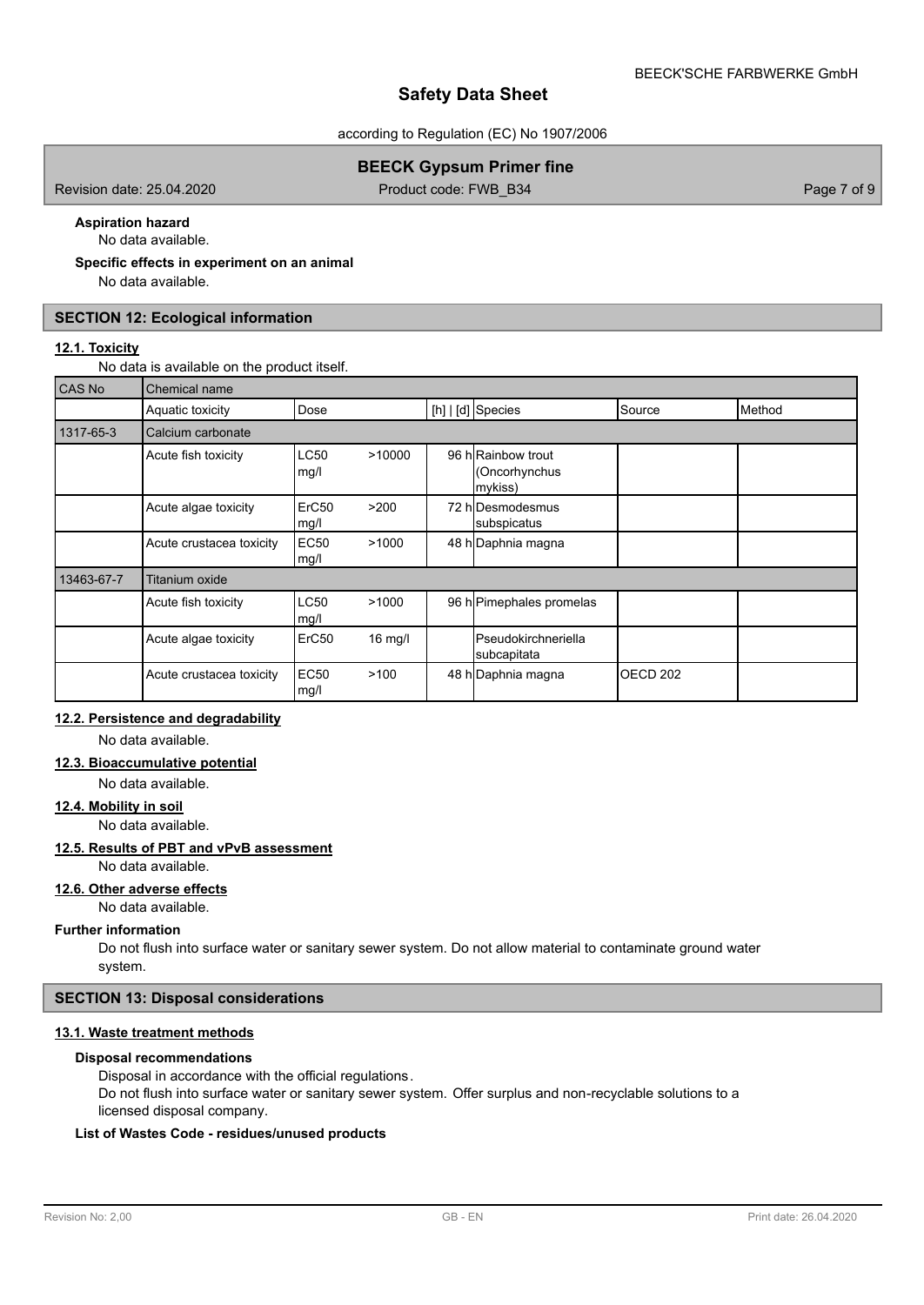according to Regulation (EC) No 1907/2006

|                                                                                                                                                                                                         | <b>BEECK Gypsum Primer fine</b>                                                                                                                                                                                                               |             |
|---------------------------------------------------------------------------------------------------------------------------------------------------------------------------------------------------------|-----------------------------------------------------------------------------------------------------------------------------------------------------------------------------------------------------------------------------------------------|-------------|
| Revision date: 25.04.2020                                                                                                                                                                               | Product code: FWB B34                                                                                                                                                                                                                         | Page 8 of 9 |
| 080112<br>other than those mentioned in 08 01 11                                                                                                                                                        | WASTES FROM THE MANUFACTURE, FORMULATION, SUPPLY AND USE (MFSU) OF<br>COATINGS (PAINTS, VARNISHES AND VITREOUS ENAMELS), ADHESIVES, SEALANTS AND<br>PRINTING INKS; wastes from MFSU and removal of paint and varnish; waste paint and varnish |             |
| List of Wastes Code - used product<br>080112<br>other than those mentioned in 08 01 11                                                                                                                  | WASTES FROM THE MANUFACTURE, FORMULATION, SUPPLY AND USE (MFSU) OF<br>COATINGS (PAINTS, VARNISHES AND VITREOUS ENAMELS), ADHESIVES, SEALANTS AND<br>PRINTING INKS; wastes from MFSU and removal of paint and varnish; waste paint and varnish |             |
| <b>Contaminated packaging</b>                                                                                                                                                                           | Packaging can be sent for recycling after being emptied and cleaned. If recycling is not practicable, dispose of<br>in compliance with the official regulations and the Environmental Protection (Duty of Care) Regulations 1991.             |             |
| <b>SECTION 14: Transport information</b>                                                                                                                                                                |                                                                                                                                                                                                                                               |             |
| Land transport (ADR/RID)                                                                                                                                                                                |                                                                                                                                                                                                                                               |             |
| 14.1. UN number:                                                                                                                                                                                        | not regulated                                                                                                                                                                                                                                 |             |
| 14.2. UN proper shipping name:                                                                                                                                                                          | not regulated                                                                                                                                                                                                                                 |             |
| 14.3. Transport hazard class(es):                                                                                                                                                                       | not regulated                                                                                                                                                                                                                                 |             |
| 14.4. Packing group:                                                                                                                                                                                    | not regulated                                                                                                                                                                                                                                 |             |
| Other applicable information (land transport)<br>Not classified as dangerous regarding transport regulations.<br>Inland waterways transport (ADN)<br>14.1. UN number:<br>14.2. UN proper shipping name: | not regulated<br>not regulated                                                                                                                                                                                                                |             |
| 14.3. Transport hazard class(es):                                                                                                                                                                       | not regulated                                                                                                                                                                                                                                 |             |
| 14.4. Packing group:                                                                                                                                                                                    | not regulated                                                                                                                                                                                                                                 |             |
| Other applicable information (inland waterways transport)<br>Not classified as dangerous regarding transport regulations.                                                                               |                                                                                                                                                                                                                                               |             |
| <b>Marine transport (IMDG)</b>                                                                                                                                                                          |                                                                                                                                                                                                                                               |             |
| 14.1. UN number:                                                                                                                                                                                        | not regulated                                                                                                                                                                                                                                 |             |
| 14.2. UN proper shipping name:                                                                                                                                                                          | not regulated                                                                                                                                                                                                                                 |             |
| 14.3. Transport hazard class(es):                                                                                                                                                                       | not regulated                                                                                                                                                                                                                                 |             |
| 14.4. Packing group:                                                                                                                                                                                    | n.d.a.                                                                                                                                                                                                                                        |             |
| Other applicable information (marine transport)<br>Not classified as dangerous regarding transport regulations.                                                                                         |                                                                                                                                                                                                                                               |             |
| Air transport (ICAO-TI/IATA-DGR)                                                                                                                                                                        |                                                                                                                                                                                                                                               |             |
| 14.1. UN number:                                                                                                                                                                                        | not restricted                                                                                                                                                                                                                                |             |
| 14.2. UN proper shipping name:                                                                                                                                                                          | not restricted                                                                                                                                                                                                                                |             |
| 14.3. Transport hazard class(es):                                                                                                                                                                       | not restricted                                                                                                                                                                                                                                |             |
| 14.4. Packing group:                                                                                                                                                                                    | n.d.a.                                                                                                                                                                                                                                        |             |
| Other applicable information (air transport)<br>Not classified as dangerous regarding transport regulations.                                                                                            |                                                                                                                                                                                                                                               |             |
| 14.5. Environmental hazards                                                                                                                                                                             |                                                                                                                                                                                                                                               |             |
| ENVIRONMENTALLY HAZARDOUS:                                                                                                                                                                              | no                                                                                                                                                                                                                                            |             |